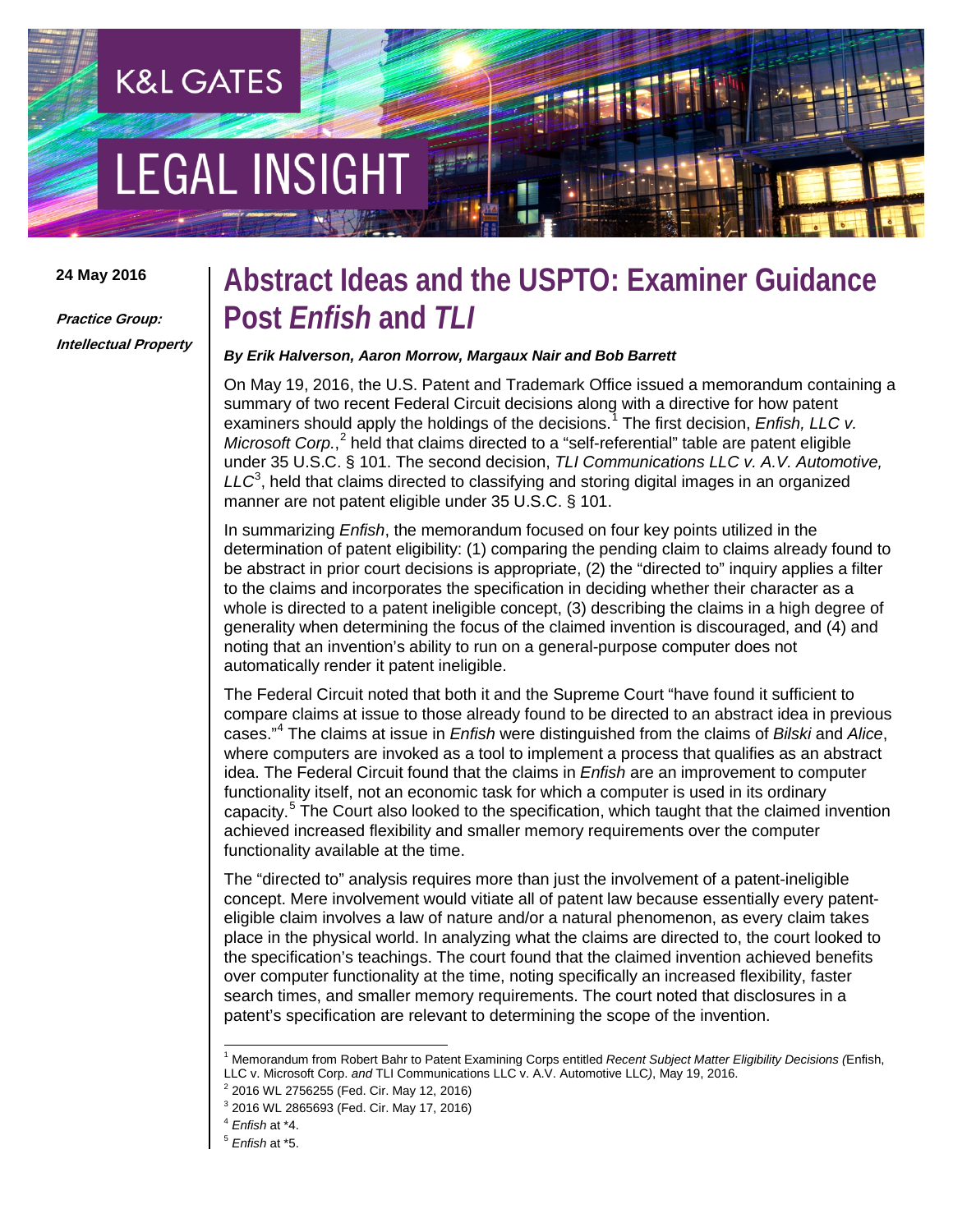# K&L GATES

# **Abstract Ideas and the USPTO: Examiner Guidance post** *Enfish* **and** *TLI*

The Federal Circuit found that the District Court oversimplified and downplayed the benefits of the claimed invention. Again, the Federal Circuit looked to the specification to decide the scope the claims should be given in a § 101 analysis. The Federal Circuit found that "organizing information in tabular formats," as phrased by the District Court, was not an accurate characterization of the patent. Instead, the Federal Circuit ultimately decided the claims were directed to a "self-referential" table.

The Federal Circuit compared other claims that had been deemed ineligible subject matter, noting specifically that the mere presence of a general-purpose computer is not sufficient to render claims ineligible. A laundry list of cases about claims that recited well-known business practices in connection with conventional computer components were distinguished from the current claims. The current claims were deemed to be an improvement on the actual functionality of a computer, which satisfied the first step of a § 101 analysis.

Conversely in *TLI*, the court held that the idea of classifying and storing digital images in an organized manner was not sufficient to overcome the hurdle of § 101. The court in *TLI* continued to compare the claims at issue with prior claims that were deemed to have been patent ineligible for claiming no more than an abstract idea performed on a general-purpose computer, with the computer behaving in an expected way.

Furthermore, nothing in the *TLI* claims provided an improvement on the computer functionality at the time.<sup>[6](#page-1-0)</sup> The additional components in the claims merely performed in a way that was "well understood, routine, conventional . . . and previously known to the industry."<sup>[7](#page-1-1)</sup>

As the patent office memorandum notes, there is nothing present in these decisions that changes the subject matter eligibility framework. Nevertheless, some key practice points have been further clarified in the memorandum. First, when drafting computer-based applications, it is important to fully flesh out why the new claims are an improvement over what currently exists and, if possible, provide detailed examples how the claimed invention is an improvement. Second, when prosecuting an application, arguments against computerbased § 101 rejections will typically be stronger if the arguments compare the claims to claims that have been deemed allowable in a post-*Alice* proceeding. The memorandum made clear that rejections under § 101 should include some comparison to claims that have been deemed ineligible; a response using a stronger comparison to eligible claims will have a higher likelihood of success. Finally, the memorandum makes clear that in light of recent case law, software claims are not automatically ineligible and instead can be eligible if they provide specific implementations of a solution to a problem rooted in the software. The advice encourages drafting of a specification that articulates what problems exist at the time and describes how the claims solve that problem. This approach may be enough to overcome the § 101 bar with computer-based claims that are directed to software.

<span id="page-1-0"></span> <sup>6</sup> TLI attempted to modify their arguments in light of the recent *Enfish* decision; however, they were unable to successfully do so.

<span id="page-1-1"></span> $^7$  TLI at  $*5$ .